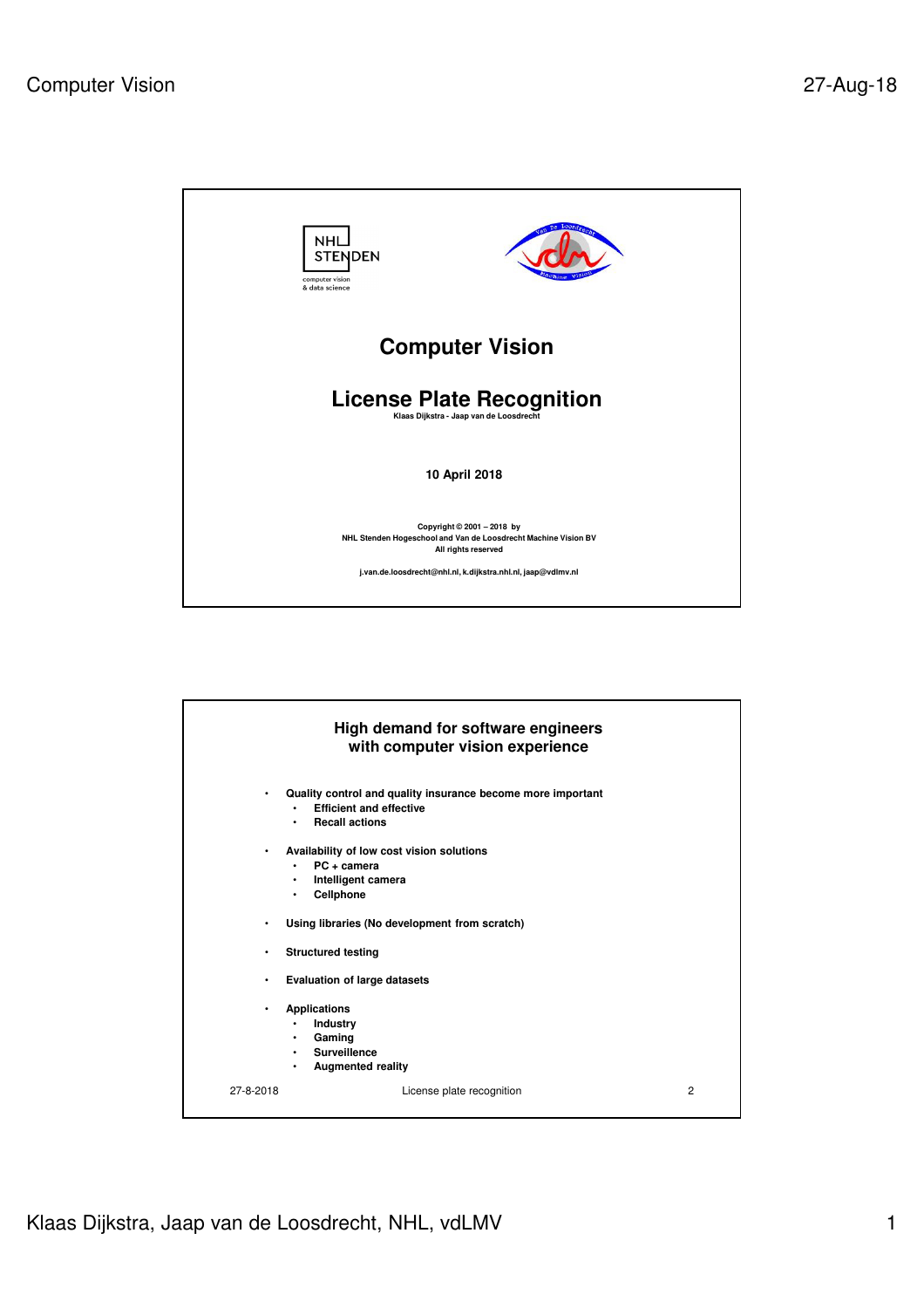

|                                                                                                                                                                                                             | <b>Overview</b>                     |   |
|-------------------------------------------------------------------------------------------------------------------------------------------------------------------------------------------------------------|-------------------------------------|---|
| Licenseplate recognition competition<br>$\bullet$<br>Goal<br>$\bullet$<br>Planning<br>٠<br>Example<br>٠<br><b>Rules</b><br>$\bullet$                                                                        |                                     |   |
| <b>Matching</b><br>$\bullet$<br>Not using a lexicon<br>٠<br>Using a lexicon<br>$\bullet$<br>$\bullet$                                                                                                       | Rejecting classification results    |   |
| <b>Framework</b><br>$\bullet$<br>VisionLab<br>$\bullet$<br><b>Components</b><br>٠<br>Finding the license plate<br>$\bullet$<br>Finding the characters<br>$\bullet$<br>Reading the licenseplate<br>$\bullet$ |                                     |   |
| C# Application<br>٠<br><b>User interface</b><br>$\bullet$<br>UML()<br>٠                                                                                                                                     |                                     |   |
| Appendix<br>٠<br>٠                                                                                                                                                                                          | Generating the pattern matcher file |   |
| 27-8-2018                                                                                                                                                                                                   | License plate recognition           | 4 |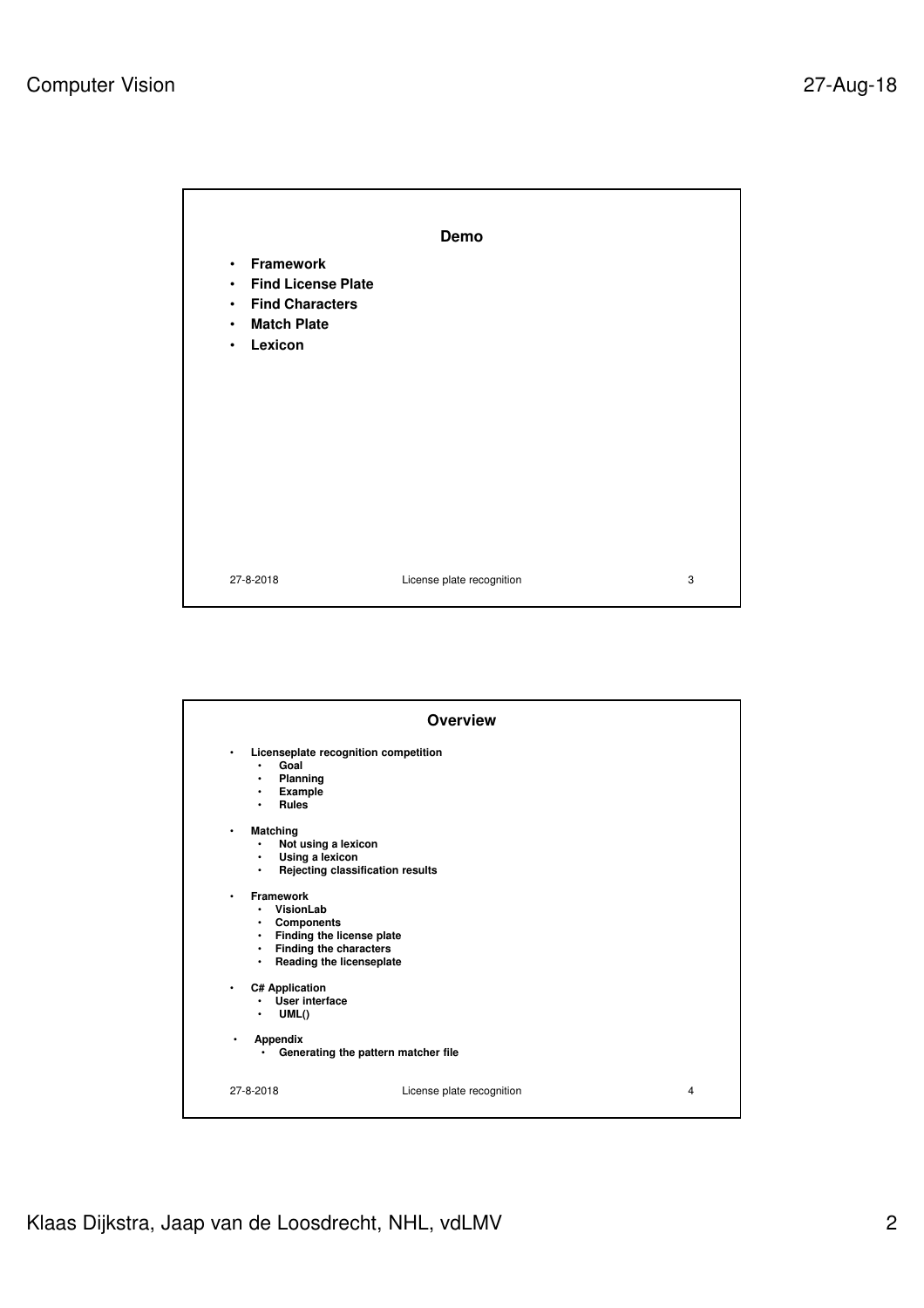|           | Goal                                                                                        |   |
|-----------|---------------------------------------------------------------------------------------------|---|
|           | Next week (homework):                                                                       |   |
|           | Take 50 photo's of license plates (each student)                                            |   |
| $\bullet$ | <b>Resolution 1280x960 pixels</b>                                                           |   |
| $\bullet$ | Taken with sensible white balance and exposure                                              |   |
| ٠         | Different Angles / Lighting conditions                                                      |   |
| $\bullet$ | All Dutch rectangular car license plates (yellow)                                           |   |
| $\bullet$ | One licenseplate per image (fully visible)                                                  |   |
| $\bullet$ | File format: XXXXXX.jpg example: RVLG20.jpg, FBCG13.jpg,<br>FBCG13-2.jpg, FBCG13-3.jpg etc. |   |
|           | Before the end of the course (Deliverables)                                                 |   |
|           | 1) C# software for reading license plates                                                   |   |
|           | 2) Report, with focus on the creativity of your solution                                    |   |
|           |                                                                                             |   |
| 27-8-2018 | License plate recognition                                                                   | 5 |

|                                                                                                         | Planning                                                                                          |   |
|---------------------------------------------------------------------------------------------------------|---------------------------------------------------------------------------------------------------|---|
| Homework:<br>Week $1 - 4$                                                                               | : Theory and assignments                                                                          |   |
| Week 5                                                                                                  | : Finish LicensePlateMatcher.FindPlate() in C# or<br>Finish find_plate.jls in VisionLab           |   |
| Week 6                                                                                                  | : Finish LicensePlateMatcher.FindCharacters() in C# or<br>Finish find_characters.jls in VisionLab |   |
| Week 7                                                                                                  | : Fully functional                                                                                |   |
| <b>Extra</b><br><b>Questions</b><br>$\sim$<br>- Receive final set<br>$\sim$                             | Receive minimum score                                                                             |   |
| <b>Midterm week</b><br><b>Final competition</b><br>$\sim$<br>Report<br>$\blacksquare$<br>$\blacksquare$ | No tweaking possible!                                                                             |   |
| 27-8-2018                                                                                               | License plate recognition                                                                         | 6 |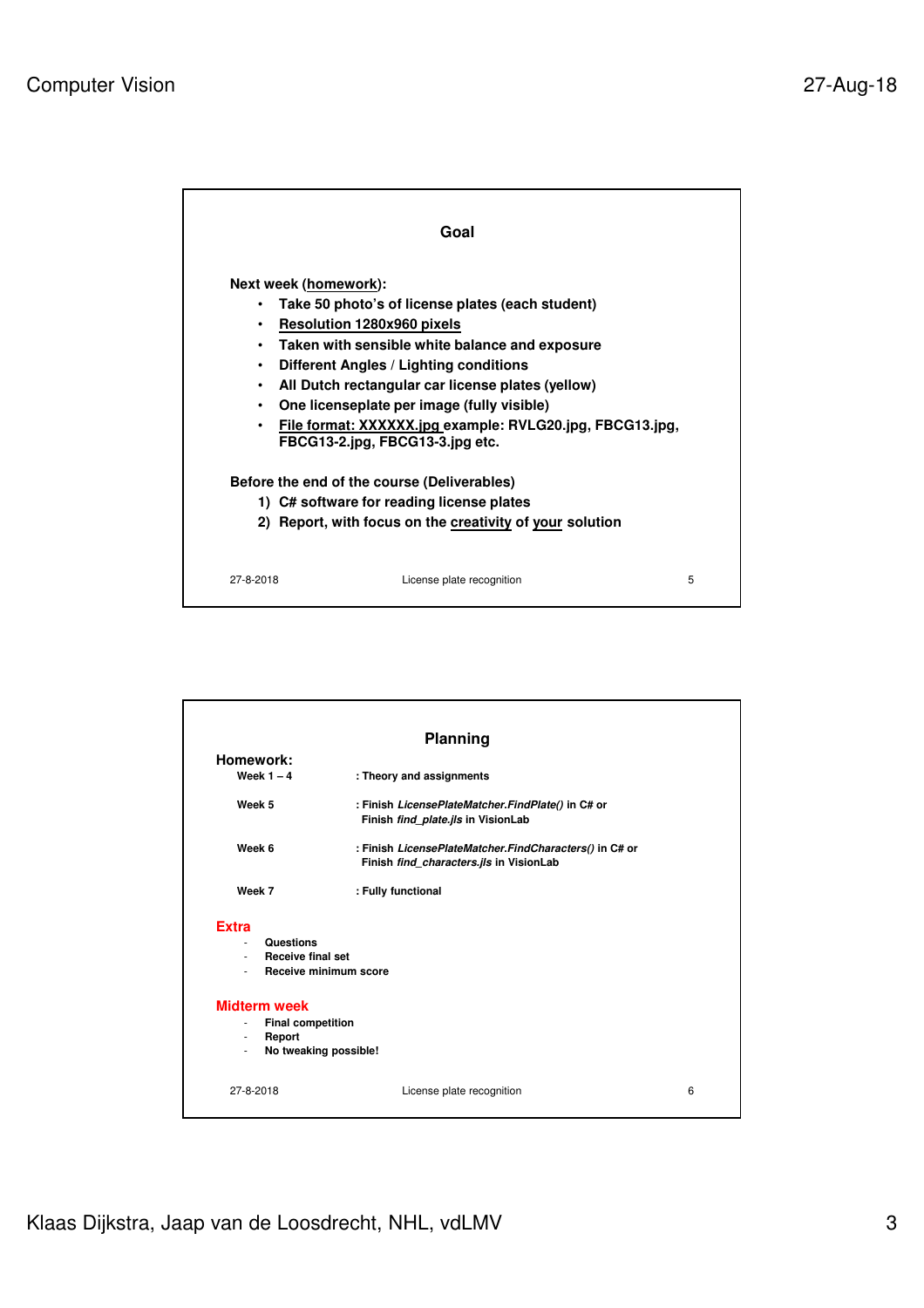

|           | Not using the lexicon!                                                                     |
|-----------|--------------------------------------------------------------------------------------------|
| Scoring:  |                                                                                            |
|           | 1 point for each correctly matched licenseplate                                            |
| $\bullet$ | 0 points for each unrecognized licenseplate                                                |
| $\bullet$ | 10 penalty points for each incorrectly recognized licenseplate                             |
| Grading:  |                                                                                            |
|           | 1) Based on competencies of the course                                                     |
| 2)        | Result of the competition on a selection of the photos                                     |
| 3)        | Minimum number of points will be determined after the<br>selection of photos has been made |
|           | 4) +1 for 1 <sup>st</sup> and 2 <sup>nd</sup> place (For the whole group)                  |
|           |                                                                                            |
|           | 27-8-2018<br>License plate recognition                                                     |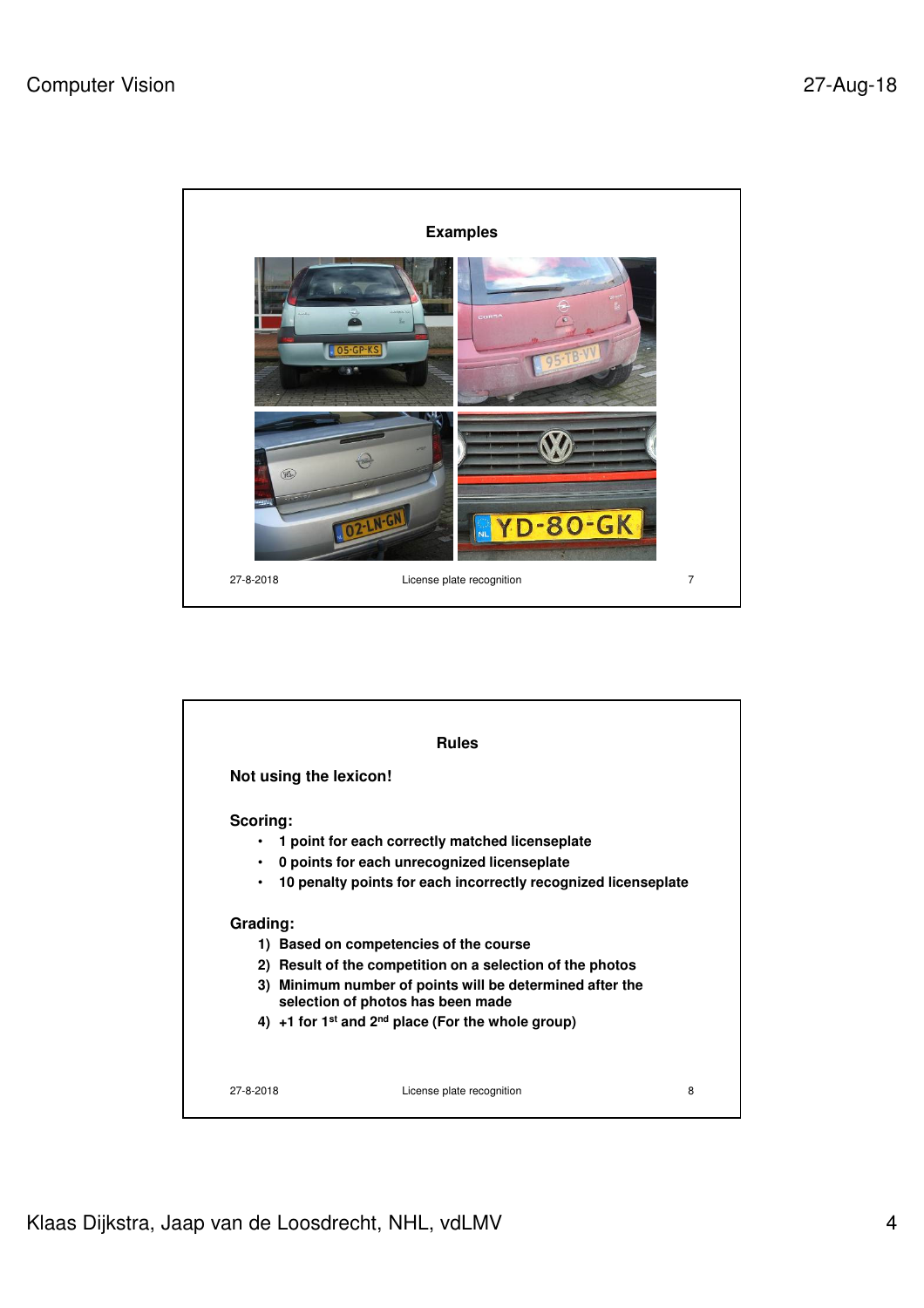

27-8-2018 License plate recognition 9

27-8-2018 License plate recognition 10 **No Lexicon Approach 1. Match every character 2. Take character with the lowest error 3. Calculate confidence Applications:** • **Toll roads** • **Speed camera's**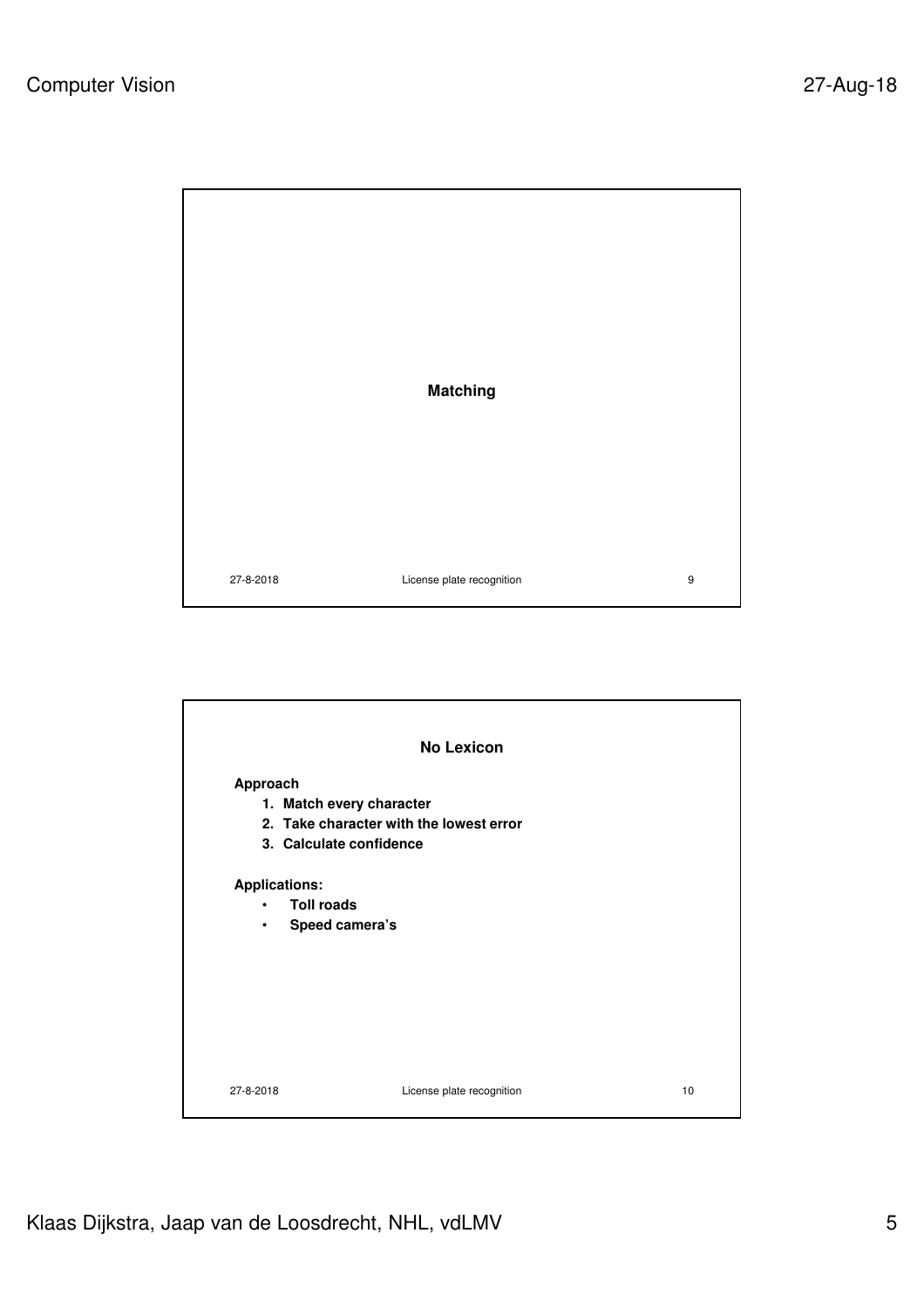

|                          | Lexicon                                               |  |
|--------------------------|-------------------------------------------------------|--|
| Approach                 |                                                       |  |
| 1. Match every character |                                                       |  |
|                          | 2. Match license plate to all possible license plates |  |
|                          | 3. Take plate with the lowest error for a whole word  |  |
| 4. Calculate confidence  |                                                       |  |
| <b>Applications:</b>     |                                                       |  |
| <b>Limited entry</b>     |                                                       |  |
| <b>Camp sites</b><br>٠   |                                                       |  |
| Car parks<br>$\bullet$   |                                                       |  |
|                          |                                                       |  |
|                          |                                                       |  |
|                          |                                                       |  |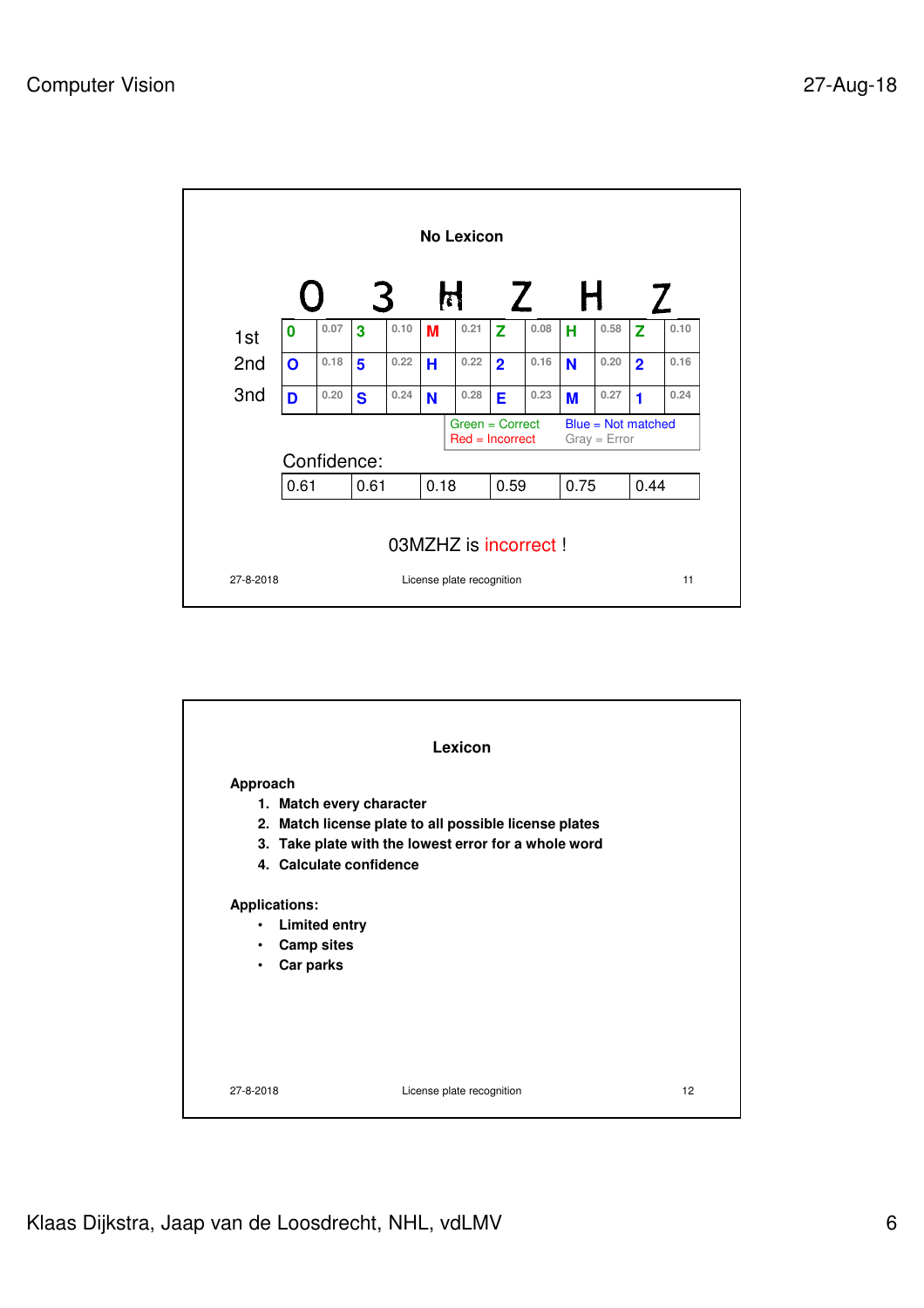

| 1.<br>2.<br>3.<br>4. |                                                                       |        | Rejection<br>Reject confidences below a certain value to detect mismatches.<br>Check ground-truth agains the match result<br>Count instances for each category (TP, FP, FN, TN)<br>Score = True Positives - (10 * False Positives) |                                |                                                                                      |    |
|----------------------|-----------------------------------------------------------------------|--------|------------------------------------------------------------------------------------------------------------------------------------------------------------------------------------------------------------------------------------|--------------------------------|--------------------------------------------------------------------------------------|----|
|                      | Confusion matrix                                                      |        | Check with                                                                                                                                                                                                                         |                                |                                                                                      |    |
|                      |                                                                       |        | ground-truth                                                                                                                                                                                                                       |                                |                                                                                      |    |
|                      |                                                                       |        | Correct                                                                                                                                                                                                                            | Incorrect                      |                                                                                      |    |
|                      | Match<br>result                                                       | Accept | <b>True</b><br><b>Positive</b>                                                                                                                                                                                                     | False<br><b>Positive</b>       | Confidence<br>threshold                                                              |    |
|                      |                                                                       | Reject | False<br><b>Negative</b>                                                                                                                                                                                                           | <b>True</b><br><b>Negative</b> |                                                                                      |    |
|                      |                                                                       |        | Confidence threshold is a tunable parameter:                                                                                                                                                                                       |                                |                                                                                      |    |
|                      |                                                                       |        |                                                                                                                                                                                                                                    |                                | • Decreasing will move <b>False Negatives</b> to <b>True Positives</b> which is good |    |
|                      | • Decreasing will move True Negatives to False Positives which is bad |        |                                                                                                                                                                                                                                    |                                |                                                                                      |    |
|                      | • The opposite is true for increasing                                 |        |                                                                                                                                                                                                                                    |                                |                                                                                      |    |
|                      |                                                                       |        | the vision method or parameters have te be improved                                                                                                                                                                                |                                | • When trying to improve the overall performance (True Positives and True Negatives) |    |
| 27-8-2018            |                                                                       |        | License plate recognition                                                                                                                                                                                                          |                                |                                                                                      | 14 |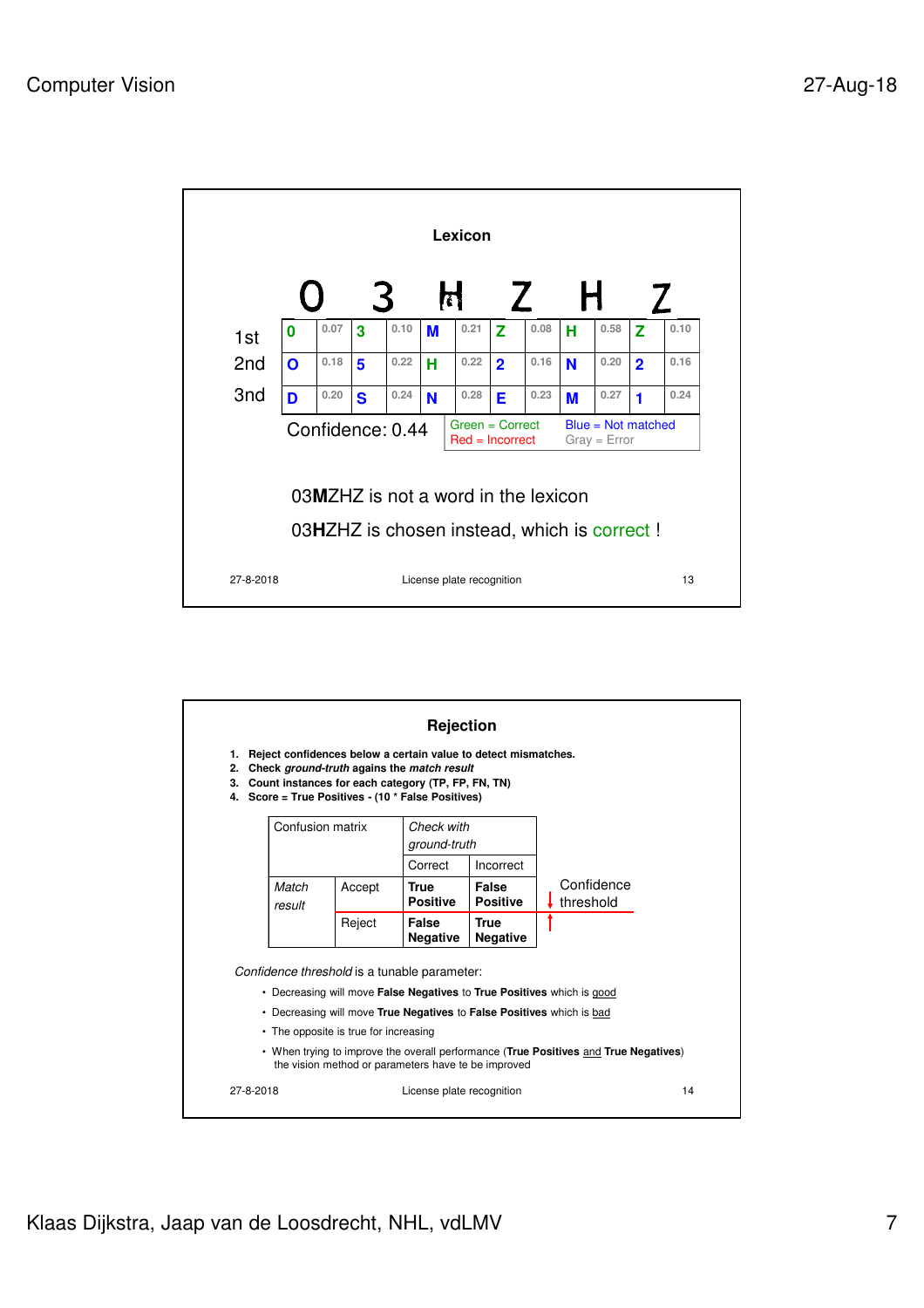

|                                                                                              | <b>VisionLab</b>                                                                                                                                                                                                                                                                              |    |
|----------------------------------------------------------------------------------------------|-----------------------------------------------------------------------------------------------------------------------------------------------------------------------------------------------------------------------------------------------------------------------------------------------|----|
| $\bullet$<br>$\bullet$<br>$\bullet$<br>$\bullet$<br>$\bullet$<br>٠<br>$\bullet$<br>$\bullet$ | VisionLab is used for image processing (www.vdlmv.nl):<br>Image processing algorithms<br>Pattern matching<br>Neural networks<br>Genetic algorithms<br>Algorithms written in ANSI C++<br>OpenMP<br>OpenCL<br>Portable software:<br>• Windows, Linux and Android<br>• x86, x64, ARM and PowerPC |    |
| 27-8-2018                                                                                    | License plate recognition                                                                                                                                                                                                                                                                     | 16 |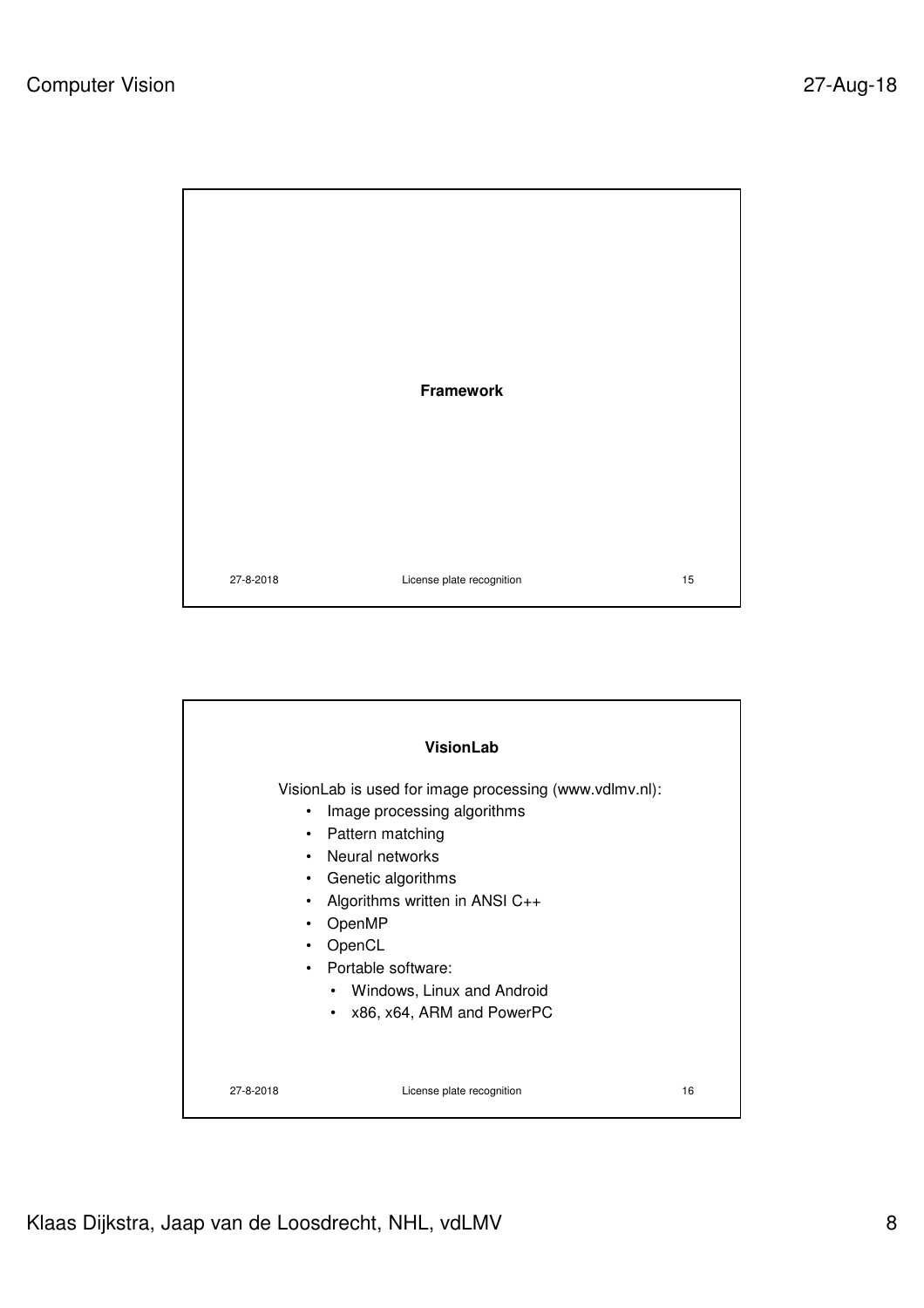

|                                 | LicensePlate.cs                                                              |  |
|---------------------------------|------------------------------------------------------------------------------|--|
| public class LicenseCharacter { |                                                                              |  |
|                                 | public License Character (string character, double error, double confidence) |  |
| public string character()       |                                                                              |  |
| public double error()           |                                                                              |  |
| public double confidence()      |                                                                              |  |
| public new string ToString()    |                                                                              |  |
| ł                               |                                                                              |  |
| public class LicensePlate {     |                                                                              |  |
| public LicensePlate()           |                                                                              |  |
| public double confidence        |                                                                              |  |
|                                 | public List <licensecharacter> characters</licensecharacter>                 |  |
|                                 | public string getLicensePlateErrorsString()                                  |  |
|                                 | public string getLicensePlateString()                                        |  |
| public new string ToString()    |                                                                              |  |
| }                               |                                                                              |  |
|                                 |                                                                              |  |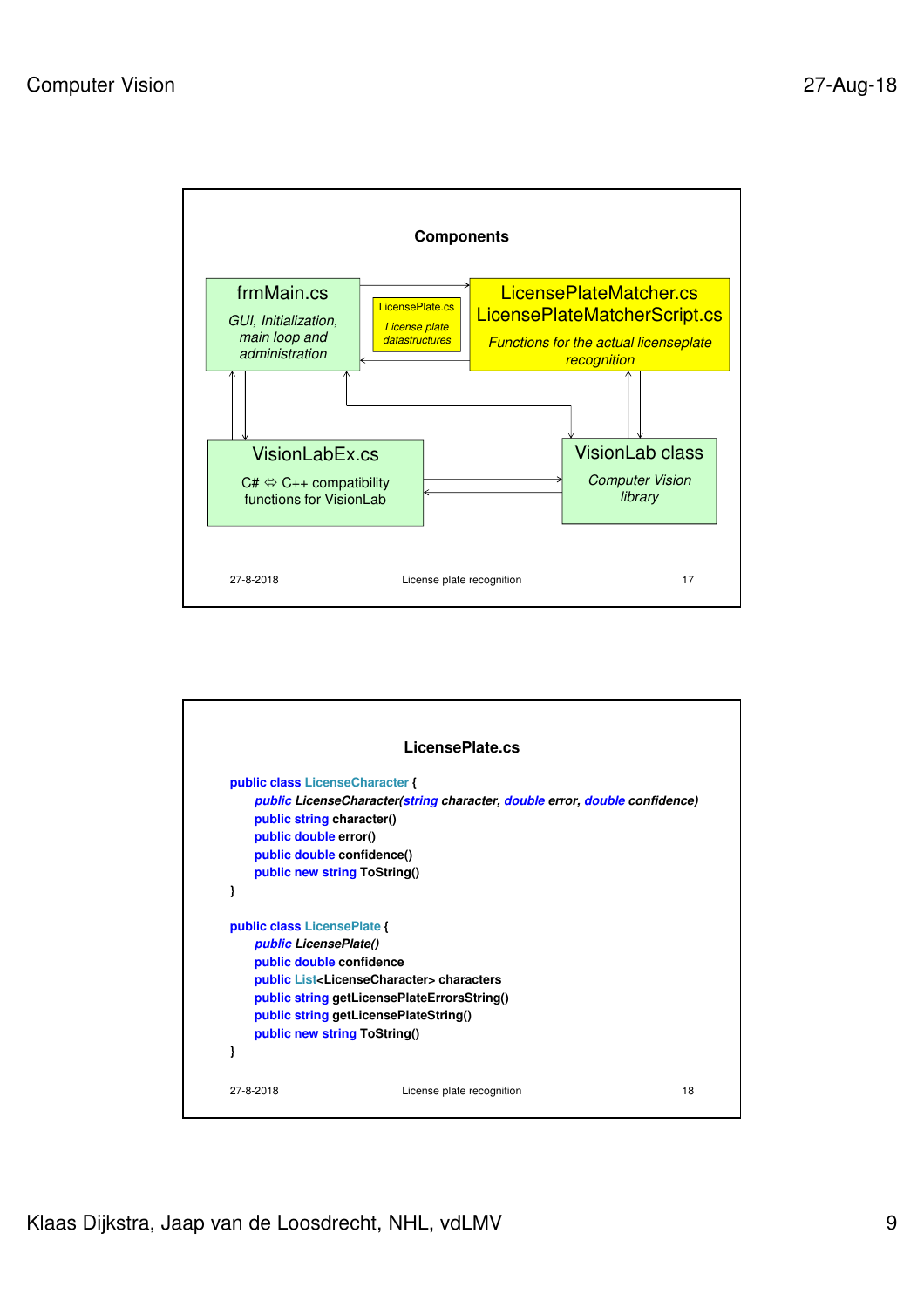

| public class LicensePlateMatcher {   |                           | LicensePlateMatcherScript.cs<br>Functions for finding and reading license plate using VisionLab .JL scripts |    |
|--------------------------------------|---------------------------|-------------------------------------------------------------------------------------------------------------|----|
| public static bool Init()            |                           | // Read scripts and pattern matcher<br>// initialize command interpreter                                    |    |
| <b>public static bool FindPlate(</b> |                           | RGB888Image plateImage,<br>ref Int32Image binaryPlateImage)                                                 |    |
| public static bool FindCharacters(   |                           | RGB888Image platelmage,<br>Int32Image binaryPlateImage,<br>ref Int32Image labeledRectifiedPlateImage)       |    |
| public static bool MatchPlate        |                           | Int32Image binaryRectifiedPlateImage<br>ref LicensePlate result)                                            |    |
| 27-8-2018                            | License plate recognition |                                                                                                             | 20 |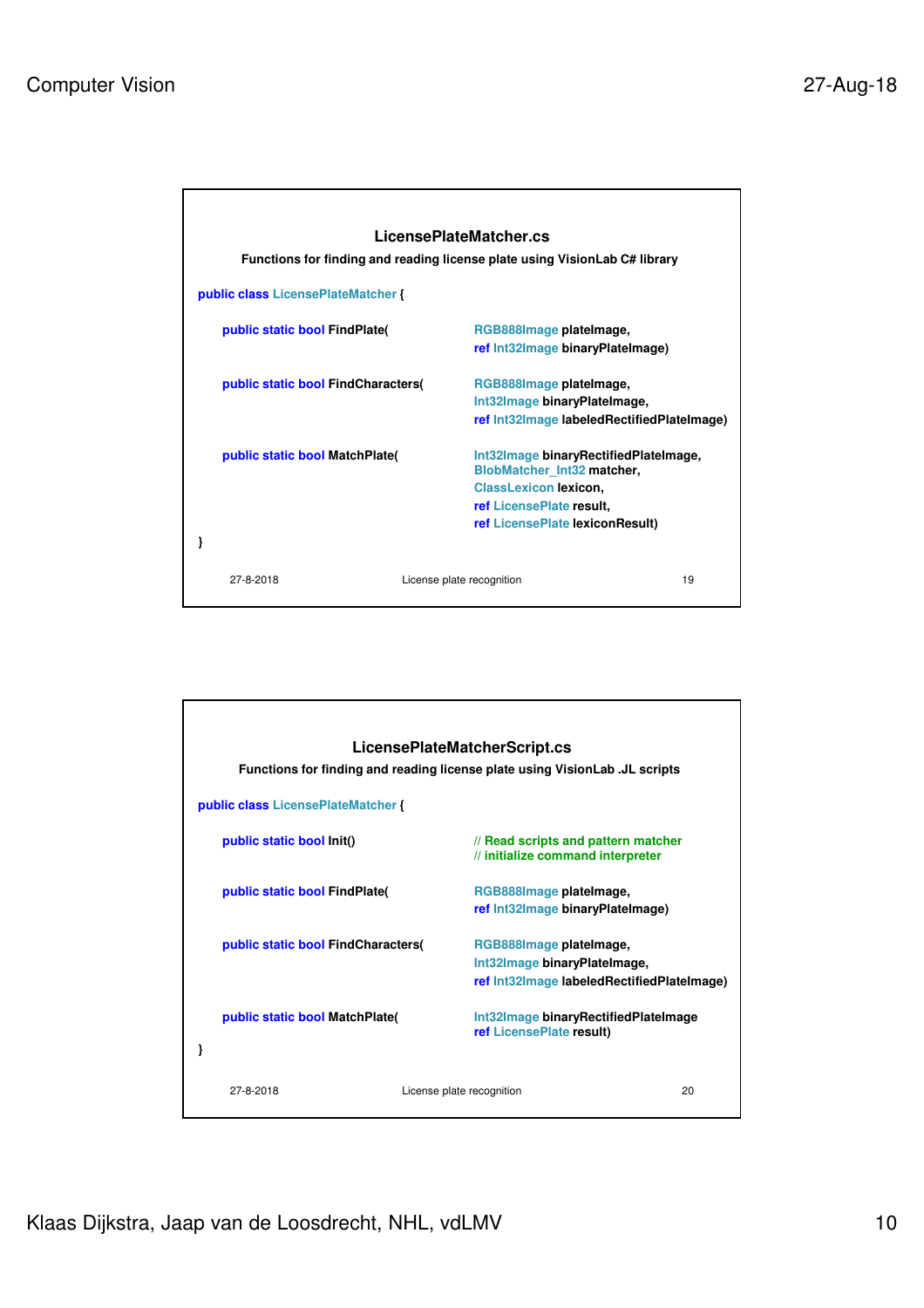

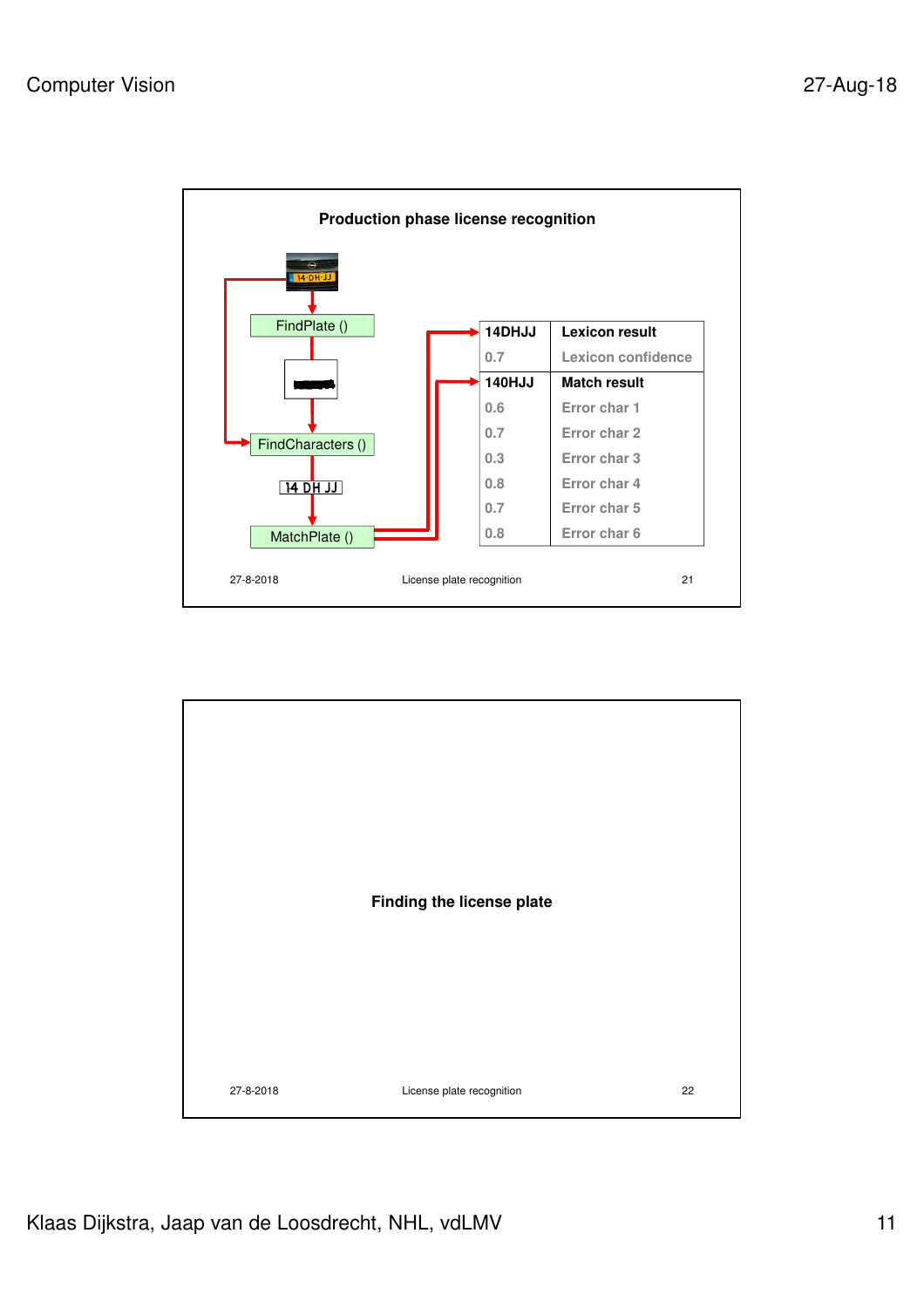

|                                                                                                                                                                                    | <b>IsServerScript</b>                                                                                                                                                                                                                                                                                                                          |  |
|------------------------------------------------------------------------------------------------------------------------------------------------------------------------------------|------------------------------------------------------------------------------------------------------------------------------------------------------------------------------------------------------------------------------------------------------------------------------------------------------------------------------------------------|--|
| \$ServerScript = IsServerScript                                                                                                                                                    |                                                                                                                                                                                                                                                                                                                                                |  |
| if \$ServerScript === false<br>//Copy script selected image (F6)<br>copy %currentimage OriginalImage<br>else<br>//Copy first image passed by C#<br>copy %p1 OriginalImage<br>endif |                                                                                                                                                                                                                                                                                                                                                |  |
| if \$ServerScript === false<br>display LicensePlateBin<br>else<br>//Copy result image back to C#<br>copy LicensePlateBin %p2<br>endif                                              |                                                                                                                                                                                                                                                                                                                                                |  |
|                                                                                                                                                                                    | If IsServerScript returns <i>true</i> , the script is being executed from C#.<br>If IsServerScript returns <i>false</i> , the script is being executed from the VisionLab Client.<br>This can be used to autodetect if images are passed by C# or if selected images in<br>VisionLab should be used. This is convenient for debugging scripts. |  |
|                                                                                                                                                                                    |                                                                                                                                                                                                                                                                                                                                                |  |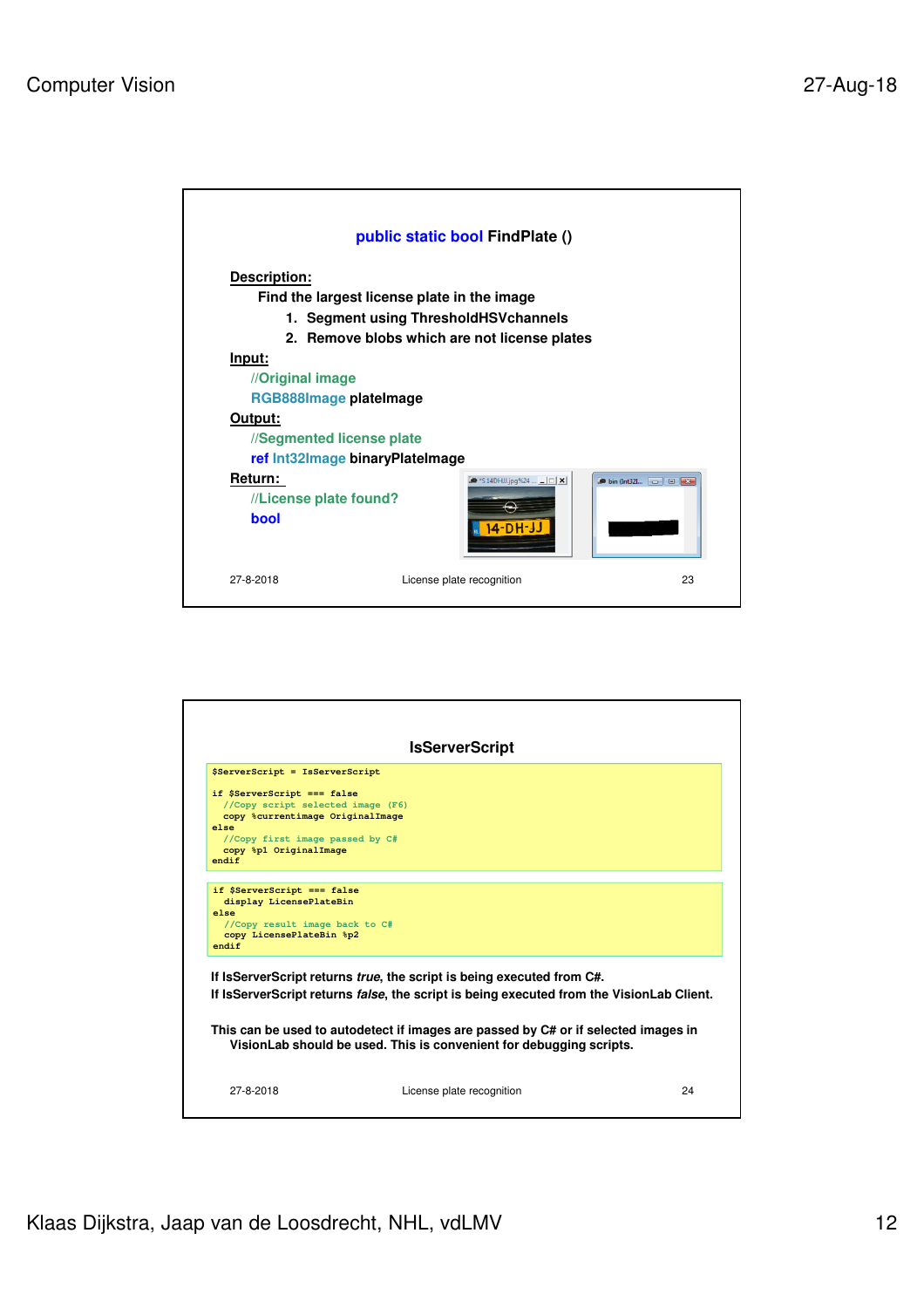

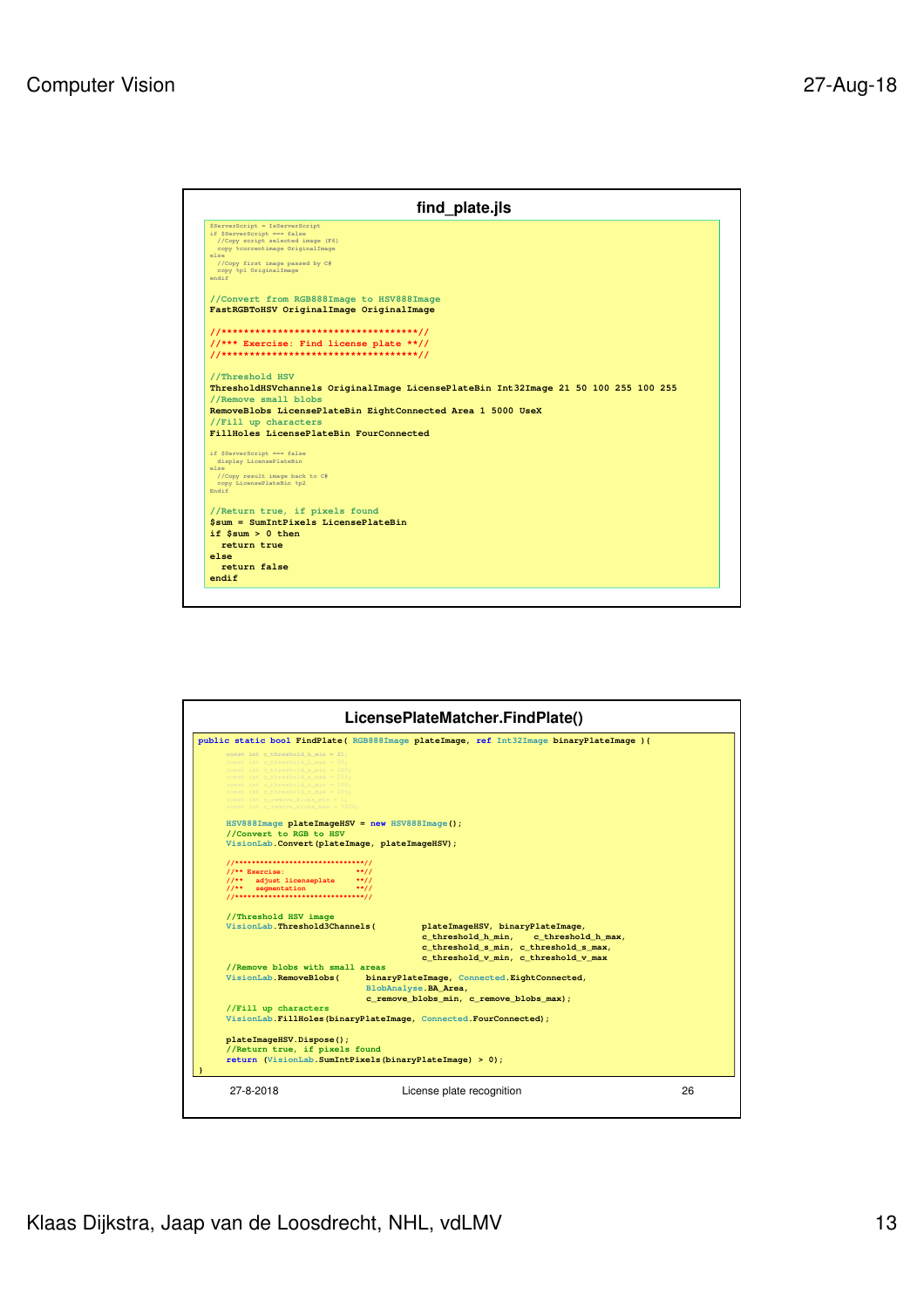

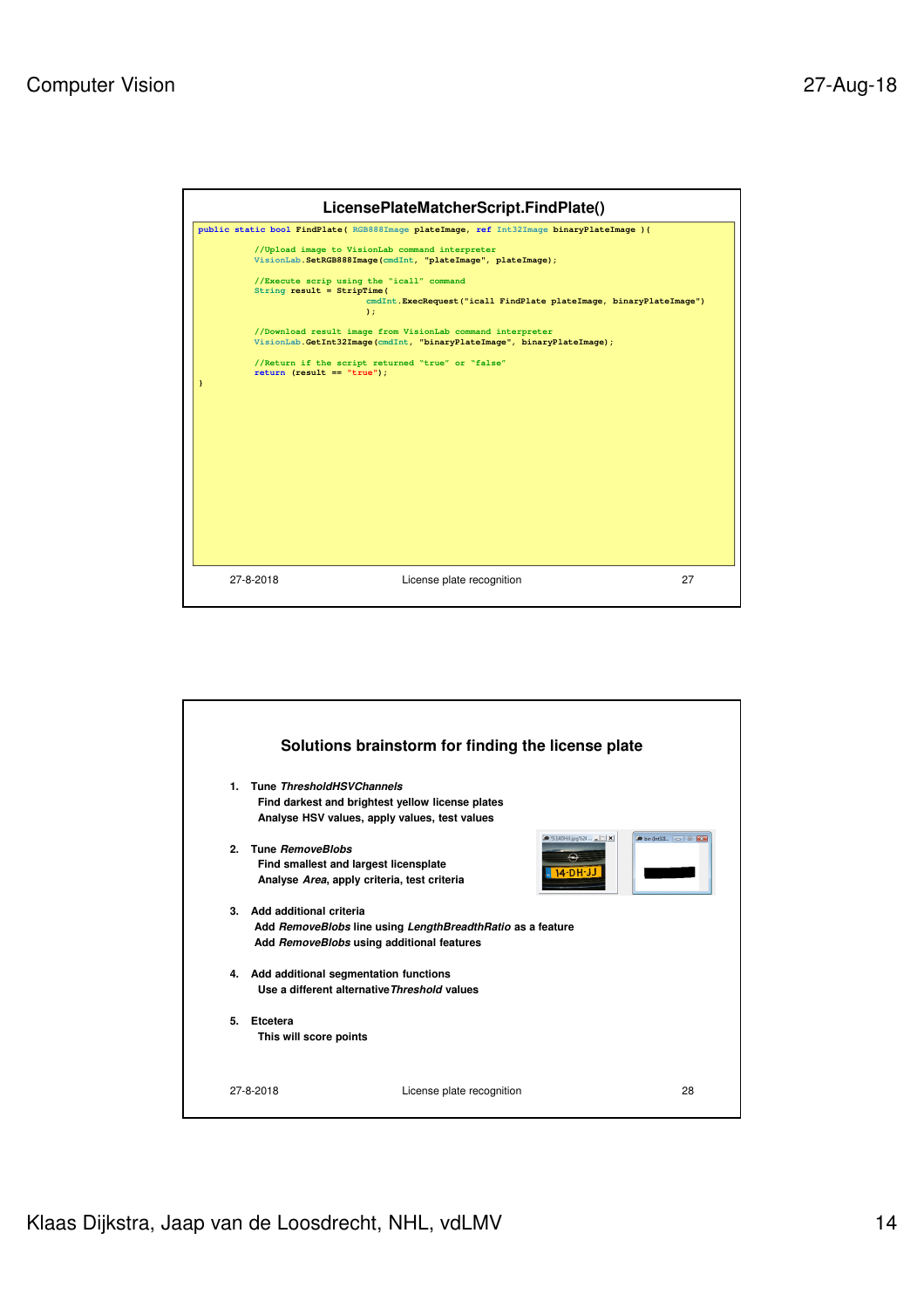

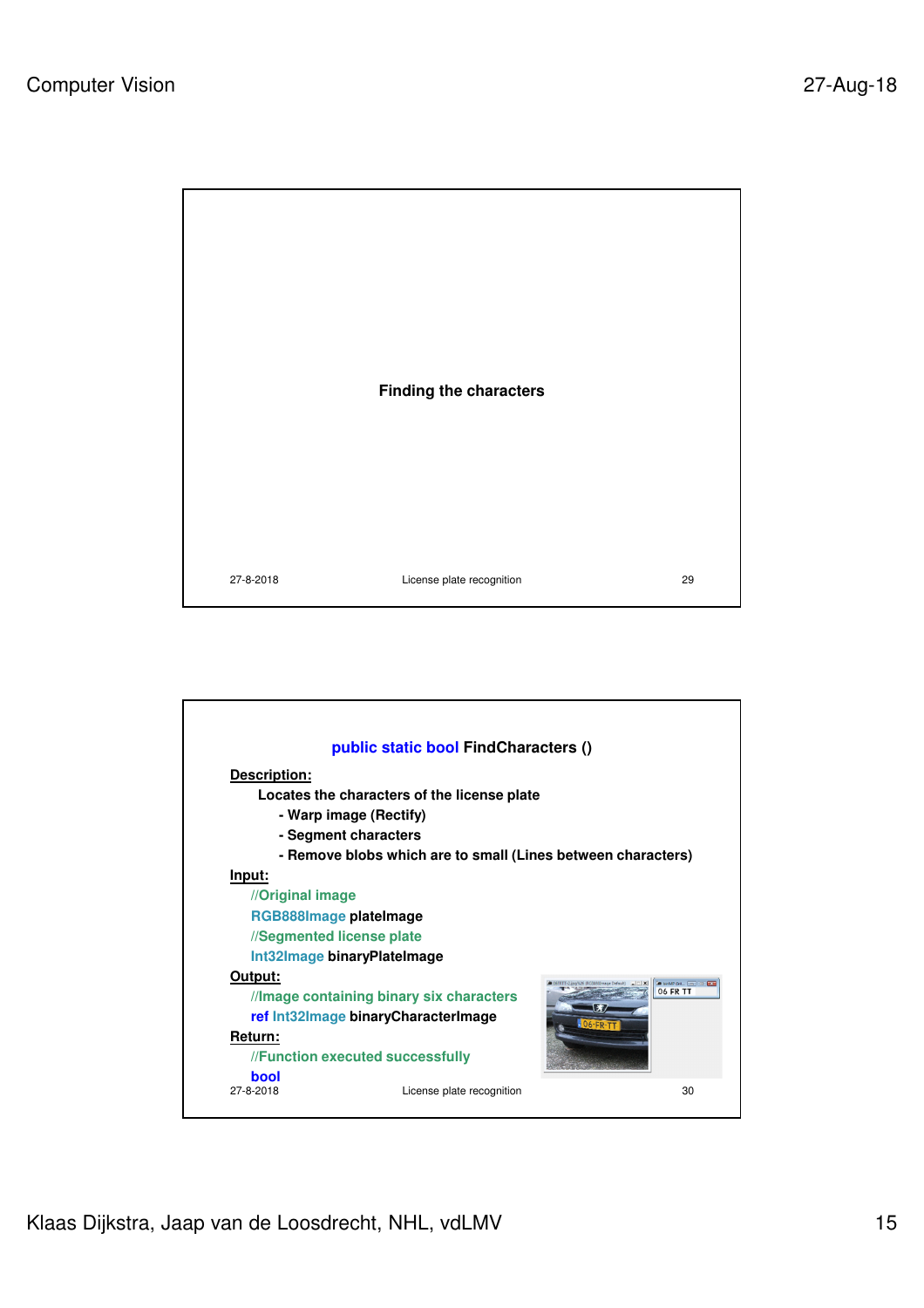

|                |                                             | Solutions brainstorm for finding characters                             |                          |
|----------------|---------------------------------------------|-------------------------------------------------------------------------|--------------------------|
| $\mathbf{1}$ . | Try FindCornersRectangeSq operator/function |                                                                         |                          |
|                | Instead of FindCornersRectangle             |                                                                         | <b>A WAR OLL COLLECT</b> |
| $\mathbf{p}$   | <b>Tune RemoveBlobs</b>                     |                                                                         | <b>06 FR TT</b>          |
|                | Find smallest and largest licenseplate      |                                                                         |                          |
|                | Analyse Area, apply criteria, test criteria |                                                                         |                          |
| З.             | Add additional criteria                     |                                                                         |                          |
|                | Add RemoveBlobs using additional features   |                                                                         |                          |
| 4.             | Add additional segmentation functions       |                                                                         |                          |
|                |                                             | Use a few different Threshold values and methods (manual vs. automatic) |                          |
| 5.             | Use a background correction                 |                                                                         |                          |
|                | Subtract the background                     |                                                                         |                          |
| 6.             | Use a different color space                 |                                                                         |                          |
|                | Use HSV                                     |                                                                         |                          |
| 7.             |                                             | Use binary morphological filters to dilate or erode blobs               |                          |
|                |                                             | Try making the blobs more like the characters in the .pm file           |                          |
| 8.             | Etcetera                                    |                                                                         |                          |
|                | This will score points                      |                                                                         |                          |
|                | 27-8-2018                                   | License plate recognition                                               | 32                       |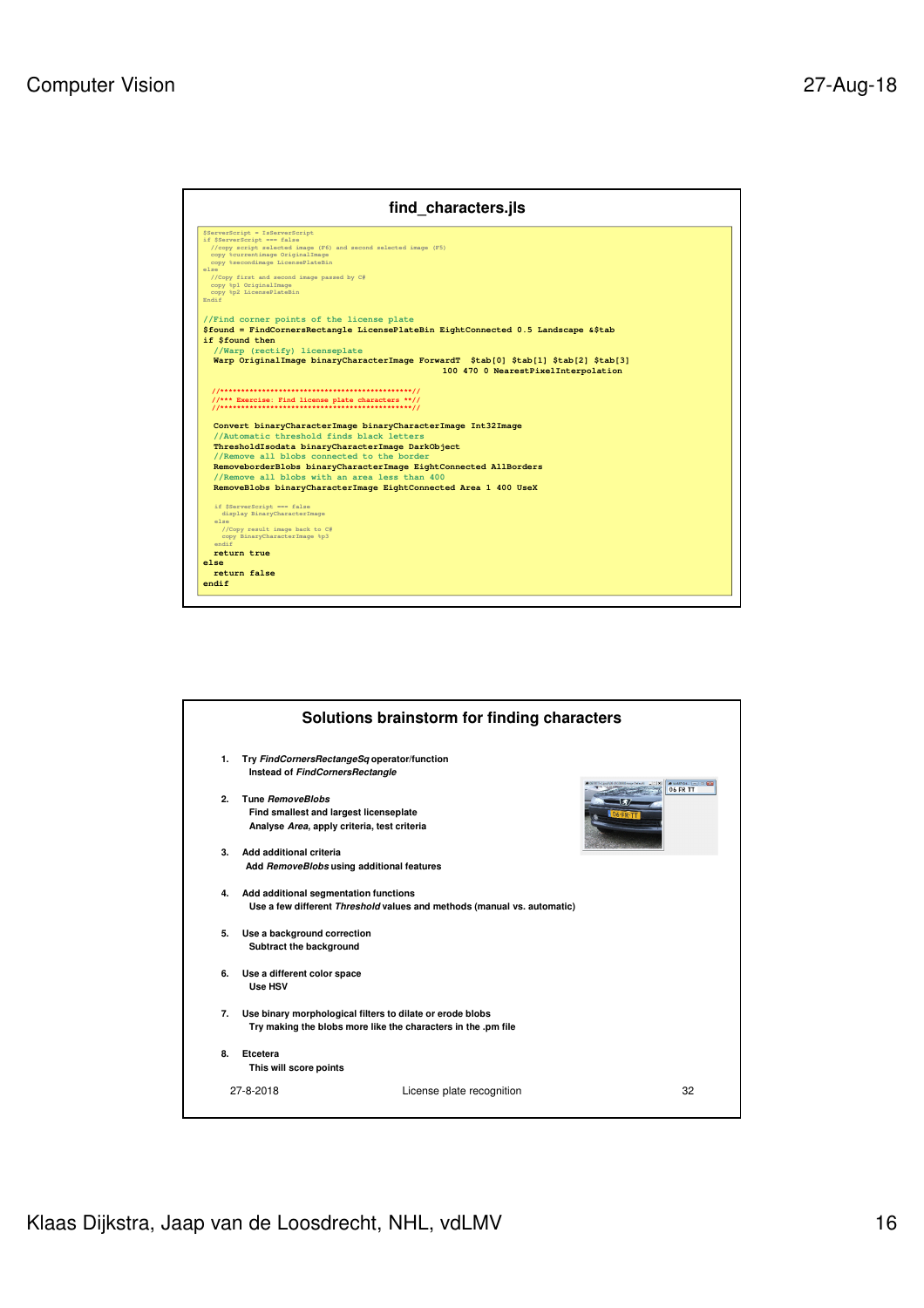

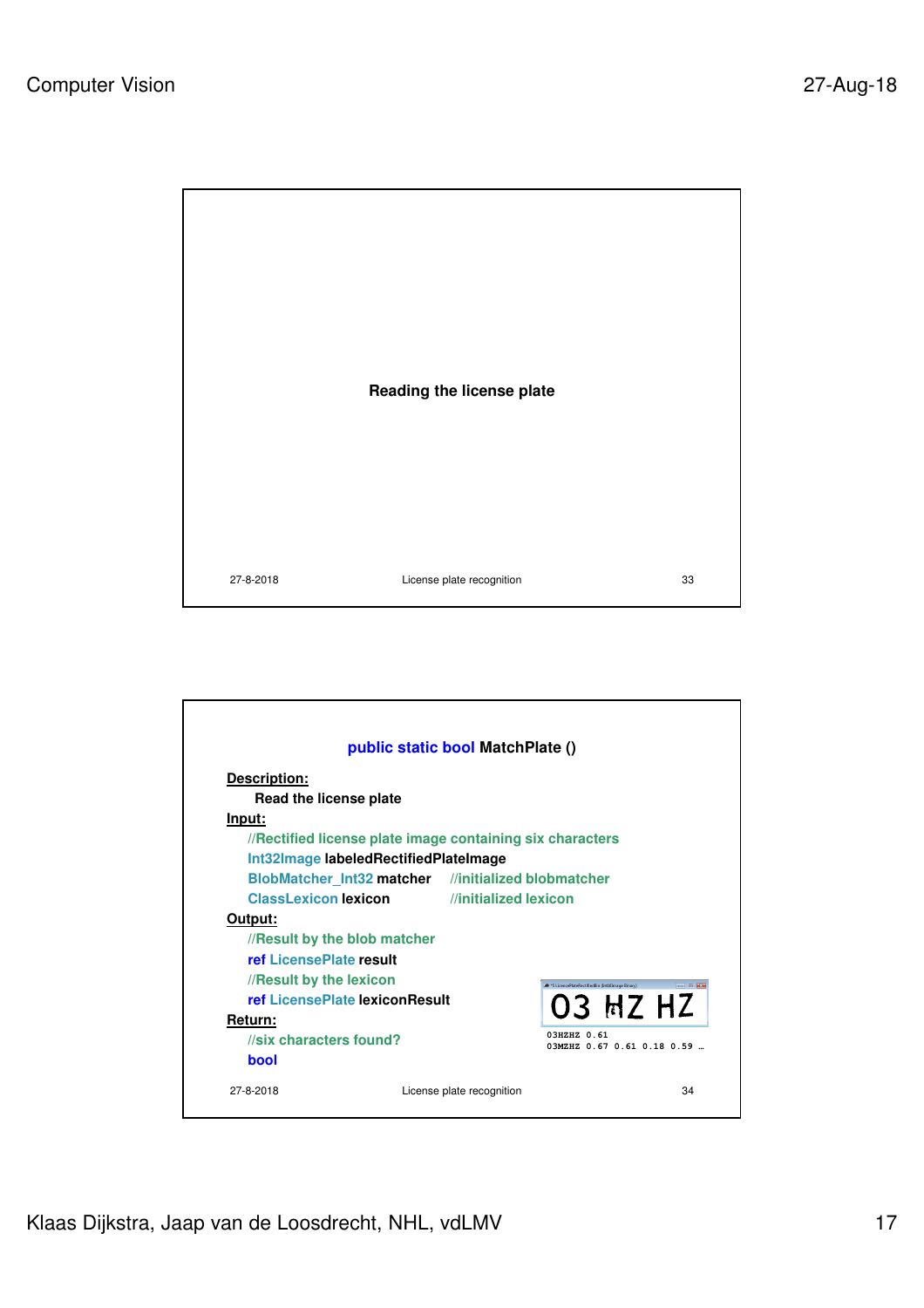

| 1000<br>//Begin matching in a for loop<br>SetSizeArray & \$errors 0<br>$Smatches = ""$<br>$Sconfidence = 1000$<br>for $Si = 0$ to $SmaxBlobIndex$ do<br>VarToArray &\$tab[\$i] &\$elm<br>$$label = $elm[0]$<br>$$h = $elm[1]$<br>$$t1 = $e1m[2]$<br>$Sw = \text{Selm}[3]$<br>$sx = qethth fromvector 1$ \$tl<br>$Sy = qethth fromvector 2 $tl$<br>ROI LicensePlateRectifiedBin LicensePlateRectifiedBinROI \$x \$y \$h \$w<br>\$bestMatch = PM BestMatch LicensePlateRectifiedBinROI PatternMatcher -0.5 0.5 //Match<br>SpatternId = GetNthWord 1 SbestMatch //Get pattern ID<br>Sconf = GetNthWord 2 SbestMatch //Get confidence<br>Serror = GetNthWord 3 SbestMatch //Get error<br>\$patternName = PM PatternName PatternMatcher \$patternId //Convert pattern ID to confidence<br>if Sconf < Sconfidence<br>//Keep lowest character confidence as license plate confidence<br>$Sconfidence = Sconf$<br>endif<br>$$errors[$i] = $error$<br>$$matches = $matches$ . $$patternName$<br>endfor<br>//Return results<br>ArrayToVar &\$errors &\$errors<br>\$result = concat \$matches \$confidence \$errors | match_plate.jls<br>(Part II) |  |
|----------------------------------------------------------------------------------------------------------------------------------------------------------------------------------------------------------------------------------------------------------------------------------------------------------------------------------------------------------------------------------------------------------------------------------------------------------------------------------------------------------------------------------------------------------------------------------------------------------------------------------------------------------------------------------------------------------------------------------------------------------------------------------------------------------------------------------------------------------------------------------------------------------------------------------------------------------------------------------------------------------------------------------------------------------------------------------------------------------|------------------------------|--|
|                                                                                                                                                                                                                                                                                                                                                                                                                                                                                                                                                                                                                                                                                                                                                                                                                                                                                                                                                                                                                                                                                                          |                              |  |
|                                                                                                                                                                                                                                                                                                                                                                                                                                                                                                                                                                                                                                                                                                                                                                                                                                                                                                                                                                                                                                                                                                          |                              |  |
|                                                                                                                                                                                                                                                                                                                                                                                                                                                                                                                                                                                                                                                                                                                                                                                                                                                                                                                                                                                                                                                                                                          |                              |  |
|                                                                                                                                                                                                                                                                                                                                                                                                                                                                                                                                                                                                                                                                                                                                                                                                                                                                                                                                                                                                                                                                                                          |                              |  |
|                                                                                                                                                                                                                                                                                                                                                                                                                                                                                                                                                                                                                                                                                                                                                                                                                                                                                                                                                                                                                                                                                                          |                              |  |
|                                                                                                                                                                                                                                                                                                                                                                                                                                                                                                                                                                                                                                                                                                                                                                                                                                                                                                                                                                                                                                                                                                          |                              |  |
|                                                                                                                                                                                                                                                                                                                                                                                                                                                                                                                                                                                                                                                                                                                                                                                                                                                                                                                                                                                                                                                                                                          |                              |  |
|                                                                                                                                                                                                                                                                                                                                                                                                                                                                                                                                                                                                                                                                                                                                                                                                                                                                                                                                                                                                                                                                                                          |                              |  |
|                                                                                                                                                                                                                                                                                                                                                                                                                                                                                                                                                                                                                                                                                                                                                                                                                                                                                                                                                                                                                                                                                                          |                              |  |
|                                                                                                                                                                                                                                                                                                                                                                                                                                                                                                                                                                                                                                                                                                                                                                                                                                                                                                                                                                                                                                                                                                          |                              |  |
|                                                                                                                                                                                                                                                                                                                                                                                                                                                                                                                                                                                                                                                                                                                                                                                                                                                                                                                                                                                                                                                                                                          |                              |  |
|                                                                                                                                                                                                                                                                                                                                                                                                                                                                                                                                                                                                                                                                                                                                                                                                                                                                                                                                                                                                                                                                                                          |                              |  |
|                                                                                                                                                                                                                                                                                                                                                                                                                                                                                                                                                                                                                                                                                                                                                                                                                                                                                                                                                                                                                                                                                                          |                              |  |
|                                                                                                                                                                                                                                                                                                                                                                                                                                                                                                                                                                                                                                                                                                                                                                                                                                                                                                                                                                                                                                                                                                          |                              |  |
|                                                                                                                                                                                                                                                                                                                                                                                                                                                                                                                                                                                                                                                                                                                                                                                                                                                                                                                                                                                                                                                                                                          |                              |  |
|                                                                                                                                                                                                                                                                                                                                                                                                                                                                                                                                                                                                                                                                                                                                                                                                                                                                                                                                                                                                                                                                                                          |                              |  |
|                                                                                                                                                                                                                                                                                                                                                                                                                                                                                                                                                                                                                                                                                                                                                                                                                                                                                                                                                                                                                                                                                                          |                              |  |
|                                                                                                                                                                                                                                                                                                                                                                                                                                                                                                                                                                                                                                                                                                                                                                                                                                                                                                                                                                                                                                                                                                          |                              |  |
|                                                                                                                                                                                                                                                                                                                                                                                                                                                                                                                                                                                                                                                                                                                                                                                                                                                                                                                                                                                                                                                                                                          |                              |  |
|                                                                                                                                                                                                                                                                                                                                                                                                                                                                                                                                                                                                                                                                                                                                                                                                                                                                                                                                                                                                                                                                                                          |                              |  |
|                                                                                                                                                                                                                                                                                                                                                                                                                                                                                                                                                                                                                                                                                                                                                                                                                                                                                                                                                                                                                                                                                                          |                              |  |
|                                                                                                                                                                                                                                                                                                                                                                                                                                                                                                                                                                                                                                                                                                                                                                                                                                                                                                                                                                                                                                                                                                          |                              |  |
|                                                                                                                                                                                                                                                                                                                                                                                                                                                                                                                                                                                                                                                                                                                                                                                                                                                                                                                                                                                                                                                                                                          |                              |  |
|                                                                                                                                                                                                                                                                                                                                                                                                                                                                                                                                                                                                                                                                                                                                                                                                                                                                                                                                                                                                                                                                                                          |                              |  |
|                                                                                                                                                                                                                                                                                                                                                                                                                                                                                                                                                                                                                                                                                                                                                                                                                                                                                                                                                                                                                                                                                                          |                              |  |
|                                                                                                                                                                                                                                                                                                                                                                                                                                                                                                                                                                                                                                                                                                                                                                                                                                                                                                                                                                                                                                                                                                          |                              |  |
|                                                                                                                                                                                                                                                                                                                                                                                                                                                                                                                                                                                                                                                                                                                                                                                                                                                                                                                                                                                                                                                                                                          |                              |  |
|                                                                                                                                                                                                                                                                                                                                                                                                                                                                                                                                                                                                                                                                                                                                                                                                                                                                                                                                                                                                                                                                                                          |                              |  |
|                                                                                                                                                                                                                                                                                                                                                                                                                                                                                                                                                                                                                                                                                                                                                                                                                                                                                                                                                                                                                                                                                                          | return Sresult               |  |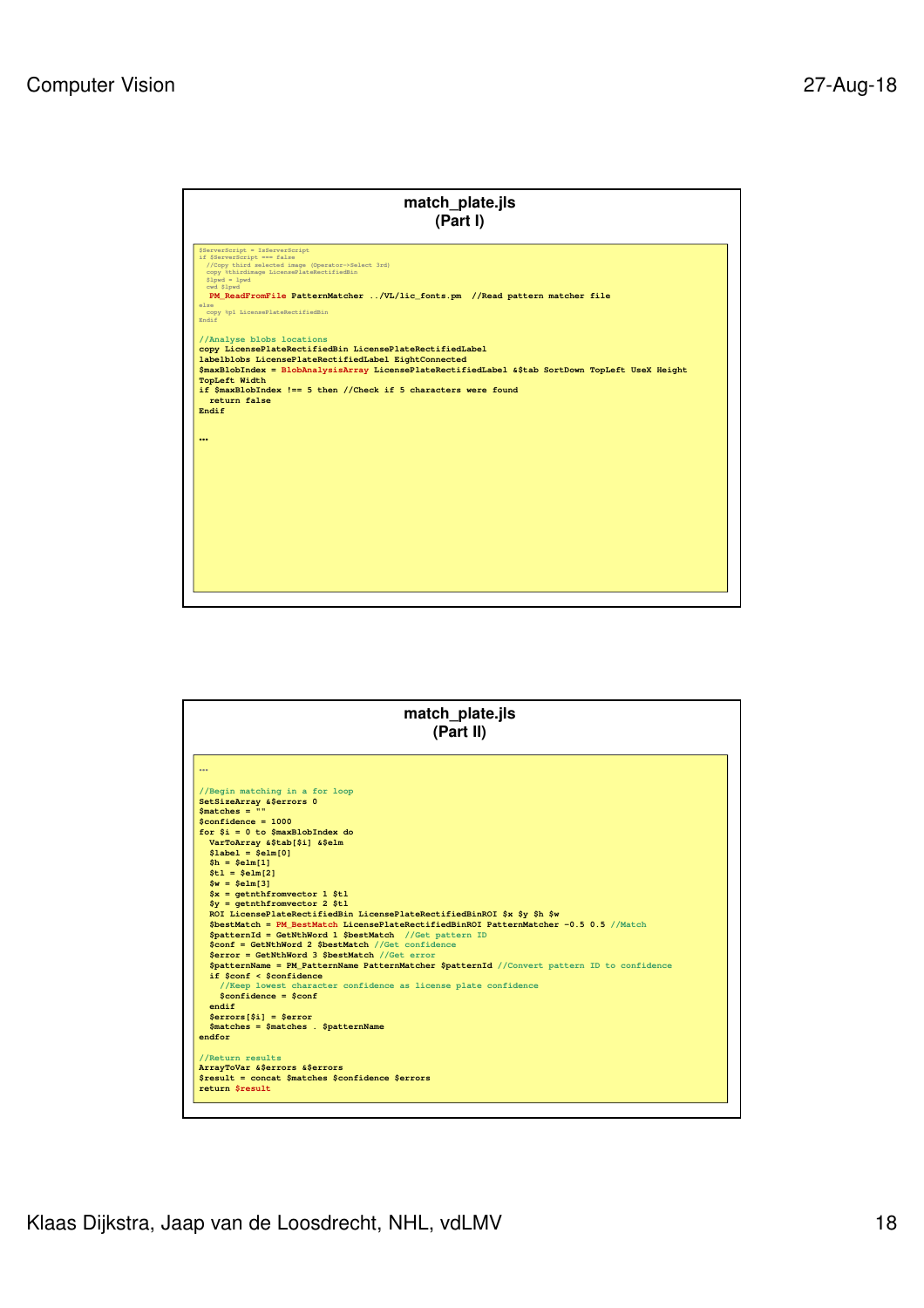

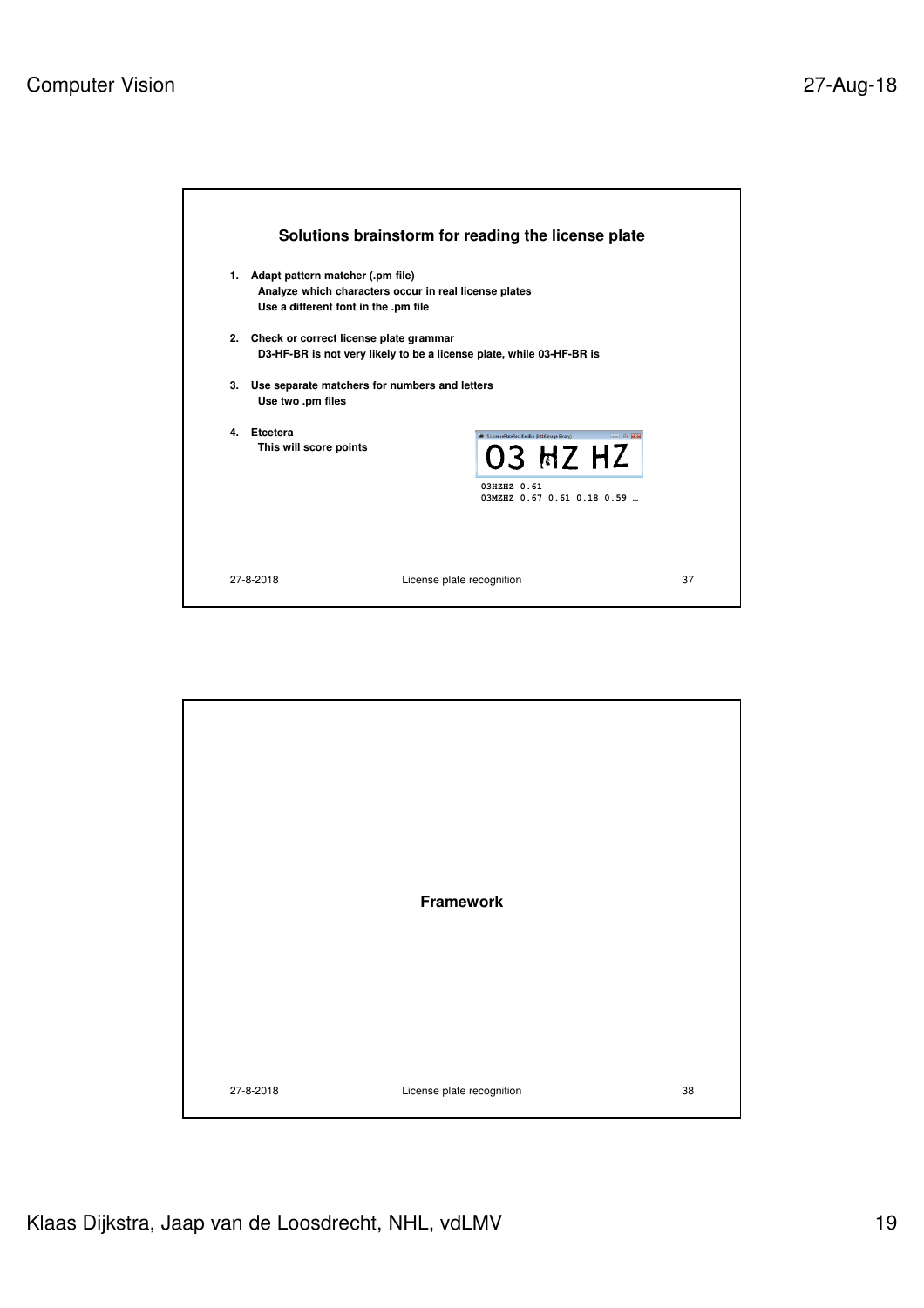

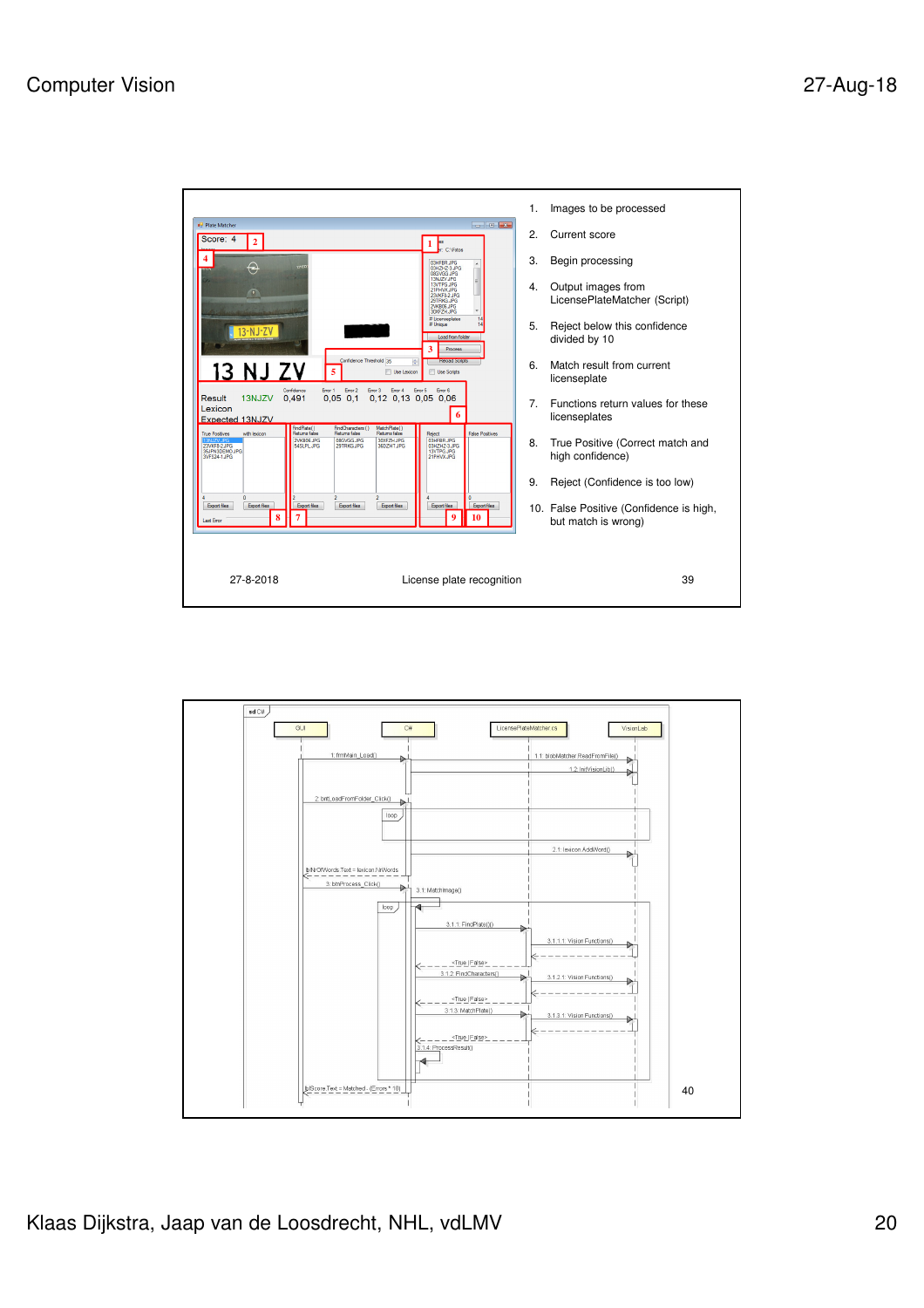

27-8-2018 License plate recognition 41

**public void frmMain.DisplayBlobs () Description: Display features of the blob to the debugging output of C# Input: //Binary image containing the blobs Image binaryImage Effect: //Blob features to the output \* Note: only works in debug mode**Output  $\overline{\phantom{a}}$  +  $\overline{\phantom{a}}$  x  $\cdot$  |  $\parallel$  |  $\parallel$  B |  $\parallel$  |  $\parallel$ Show output from: Debug  $\blacktriangle$ Ū  $\overline{a}$ Call Stack **&** Breakpoints **B** Output 27-8-2018 License plate recognition 42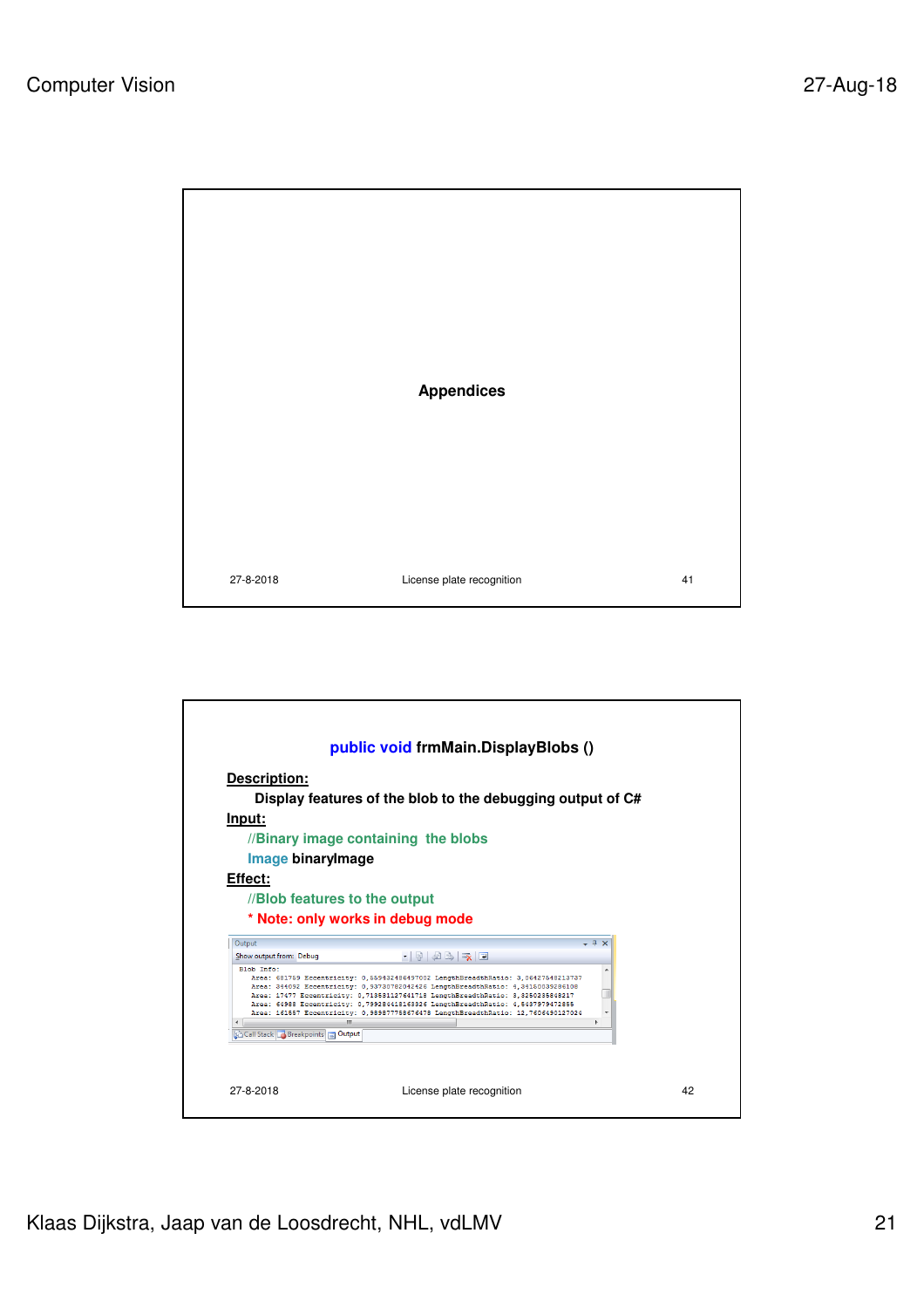

| gen_lic_pm.jls (VisionLab)       |                                                                                                                                                                                                           |  |
|----------------------------------|-----------------------------------------------------------------------------------------------------------------------------------------------------------------------------------------------------------|--|
| Idea:<br>Input:<br>Return:       | Generate the license plate pattern matcher<br>$lic$ fonts.jl => Image contaning the characters<br>lic_fonts.pm => Pattern matcher containing the characters                                               |  |
| 0123456789 ABCDE<br>Lic fonts.jl | <b>Colorado Statistico</b><br>Gene Polem [Events] Mack] Fed. ]<br><b>Detection</b><br><b>View</b><br>Volvement<br>Attorney II<br>Water.<br>tout   prace<br>Box a stan<br>Chat  <br>Памени<br>Lic_fonts.pm |  |
| 27-8-2018                        | License plate recognition<br>44                                                                                                                                                                           |  |